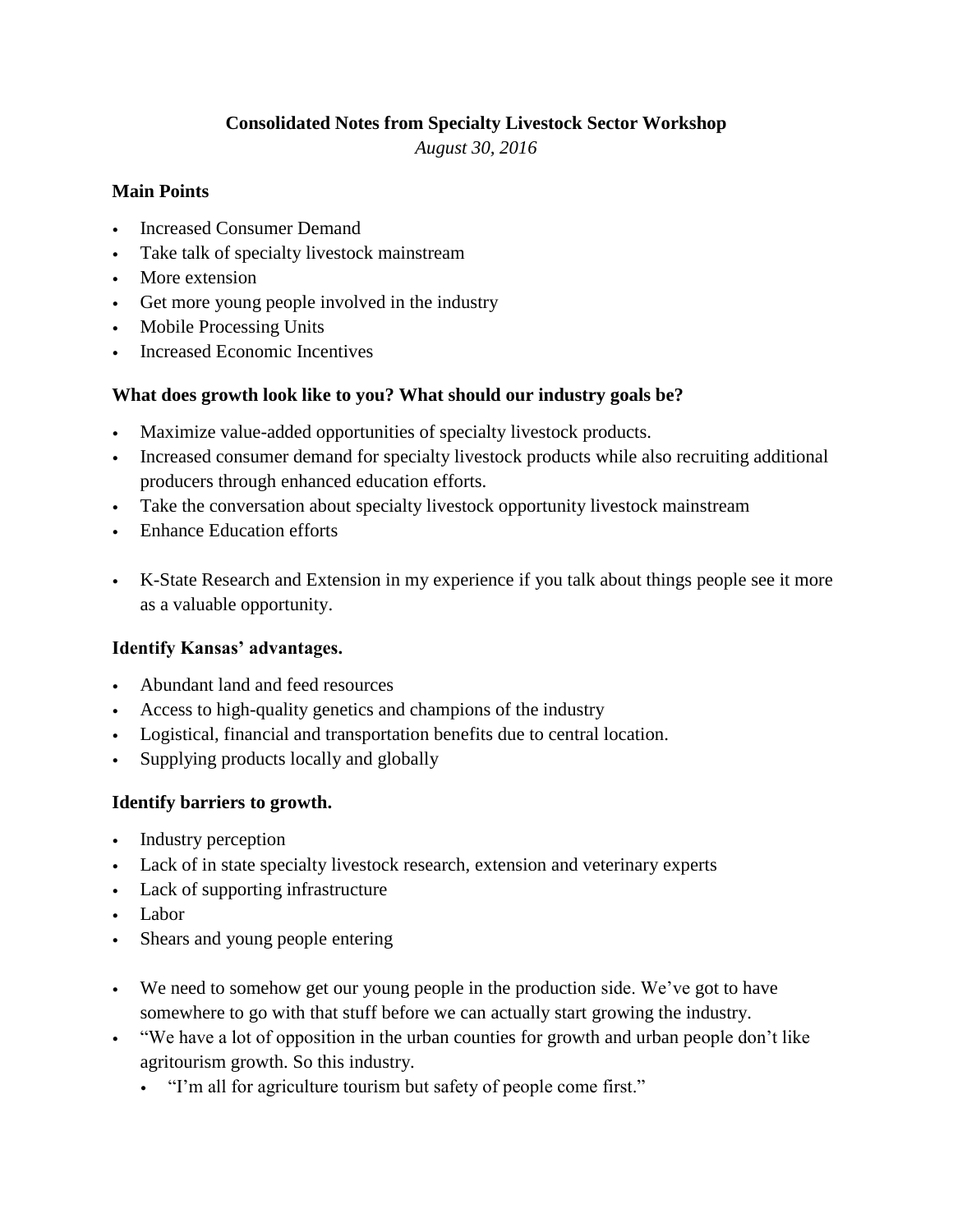- "My wife and I use Frontier Farm Credit for cattle loans but have never used them for goats, so I'm not sure how you would get a loan."
- "Because of a lack of research in Kansas we don't know about water, range and production management and no one to tell them that."

# **Identify untapped opportunities and ideas for growth.**

- EXTENSION TAKE THE LEAD Main take away
- Taking advantage of the increased demand for local foods and agritourism experiences
- Increased economic development incentives for specialty livestock processors
- Education on the reduced resource requirements for entering the industry
- "Well about 5 or 6 years ago in Bronson, the poultry sold their poultry equipment across state-line so where can we go to get the specs to get a mobile unit to get the process 200 poultry or rabbits?"
- K-State What we do in pet food is secondary products, we are importing millions of rabbits. I find it ironic that most of those materials are traveling thousands of miles to get here when we could be producing it. Full size slaughter facilities in New Zealand process deer every day and if we had those facilities we could evolve.
- Support of numerous small scale marketing left
- We provide \$1500 of sheep to youth to kids who want to be in the industry and in the second third and fourth year they pay it back and it helps them get into the industry. We've awarded nine of those.

## **What do we do next? What's our action plan?**

- Increase specialty livestock presence at KSU, if they are known as the best they will get research funds.
- On farm workshops where producers tell their story.
- Specialty livestock checkoff to promote the industry.
- Increase networking between producers and end users.
- Increased consumer education
- Often university research is funded by big companies who are interested in large animals where they make money with large stream animals. We need to be in the niche and be in the best to make a name for ourselves so that we can get research, have money and expand our market.
	- Timeline Difficult to assess, could be 10 years.
- Ideas: Looking for success stories in producers to share stores. Have on farm workshops. Where do you find those who are interested to tell the story to make the industry more mainstream? Media to make the avenues more mainstream.